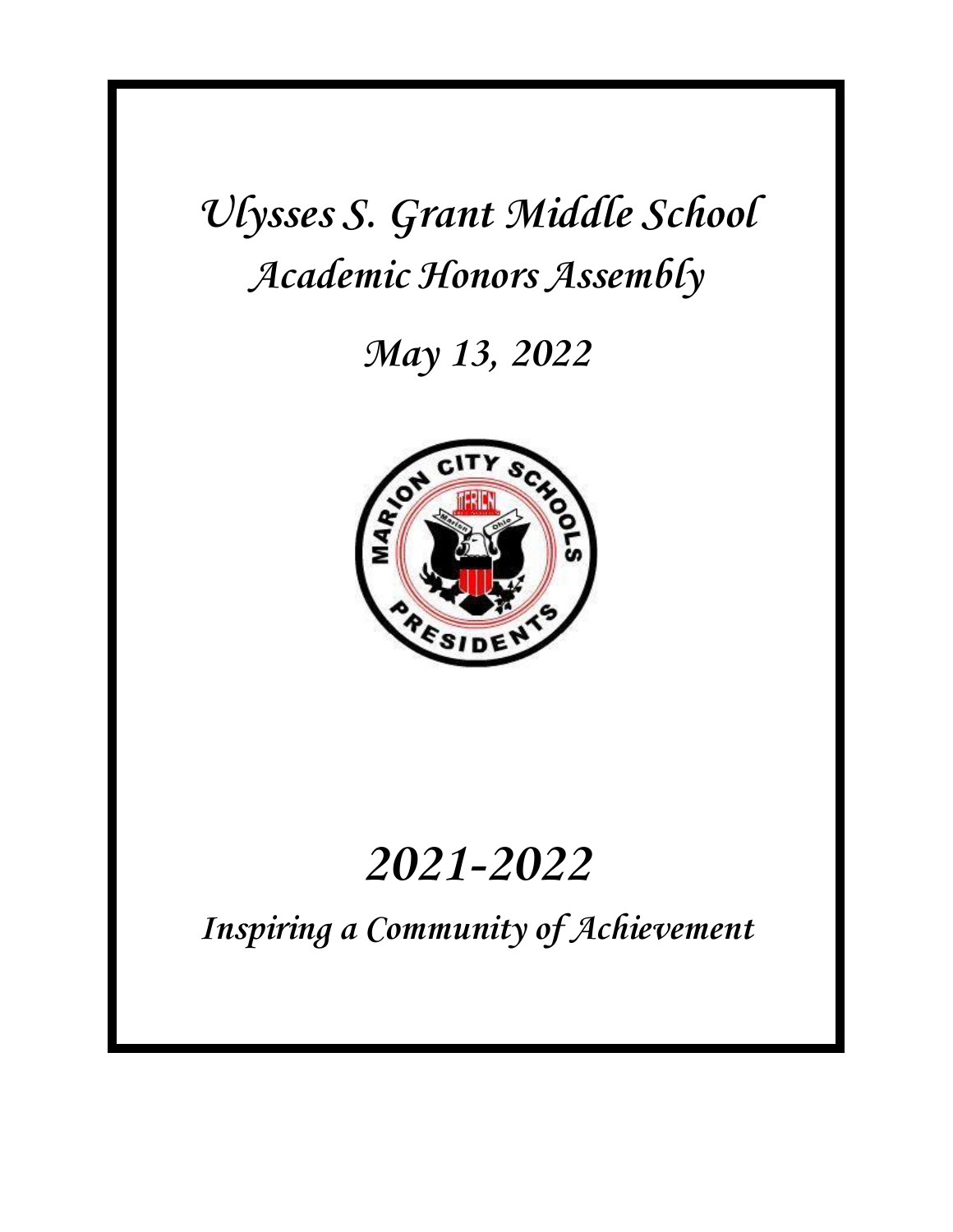# **8th Grade Awards Recipients 2021/2022:**



### **Honor Roll Quarters 1-3 Honor/Merit Quarters 1-3**

| Rose Channell                                                | Jakob Adams              |
|--------------------------------------------------------------|--------------------------|
|                                                              | Ethan Baker              |
| Maliyah Evans                                                | <b>Serenity Blevins</b>  |
|                                                              | Timothy Boykin           |
| *Drew Glaze                                                  | <b>Anthony Brewer</b>    |
|                                                              | Jasmine Callahan         |
|                                                              | Latavion Cobb            |
| Dylan Jenkins                                                | Antoni Colindrez Arteaga |
|                                                              | Amariona Collins         |
| Yoana Morales-Dominguez<br><i><u><b>*Lydia Price</b></u></i> | <b>Briana Dennis</b>     |
|                                                              | Kevin Garcia-Jimenez     |
|                                                              | <b>Blake Gibson</b>      |
|                                                              | Jonaven Gomez Richards   |
|                                                              | Makayla Greenawalt       |
| Angie Reyes Godoy<br>Caroline Roof                           | Malachi Grubb            |
|                                                              | Knight Gruber            |
|                                                              | Sofya Hart-Sedykh        |
|                                                              | Logan Hord               |
|                                                              | Amanda Ingram            |
| *Reagan Tway                                                 | Levi Jackson             |
|                                                              | Talan Kearns             |

Lucas Keller Hailey Koehler Lillianne Magill Gabrielle Neault Jade Nelson Aidyn Nemeth Allie Nichols Leah Price Austin Rossman Adrianis Ruiz-Rosario Ivy Russell Kylee Sardina Layla Schneider Wilbur Shoemaker Aileana Starks Ciara Sturm Macie Thomas Taliyah Thomas Ashton Wrick Hope Wheeler Nathan Wolfe

**\*Denotes all A' s all three years of middle school**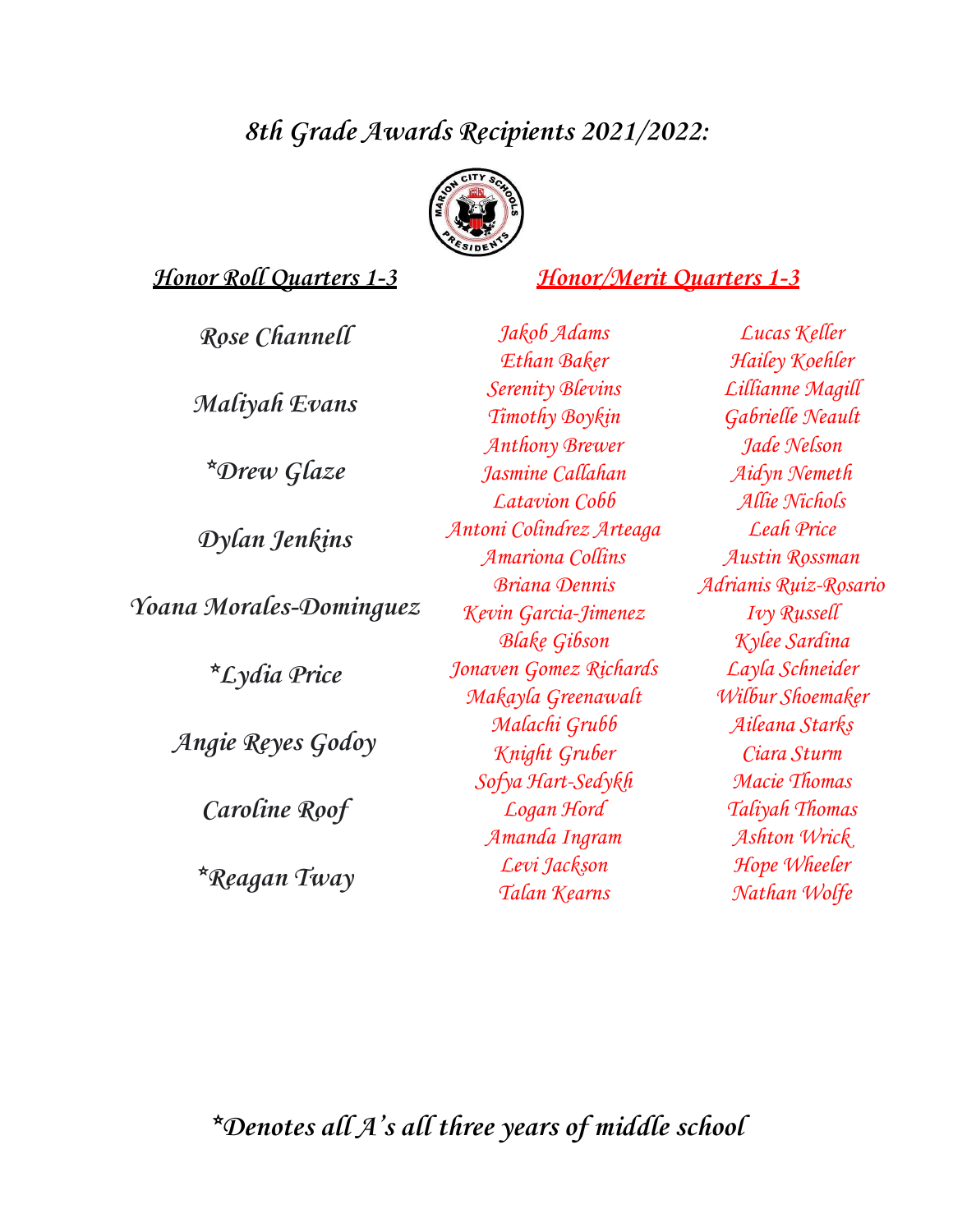## **7th Grade Awards Recipients 2021/2022:**



#### **Honor Roll Quarters 1-3 Honor/Merit Quarters 1-3**

**Adriana Armbruster Villasenor Jack Baker Ainsley Butler Josslyn Carlyle Lacey Clayton Madalyn Gwinner Macey Harper Jaden Hill Timia Jones Sean Rodman** *Emma Shaffer* **Addison Shif let Kierra Snyder Joshua Stull Jaxon Walke**

**Kenneth Ash Sydney Baldwin Noah Birt Landon Blackford Mya Boston Gage Britton Destiny Brown Justice Burgett Jeremy Burt Jillian Campton Haley Caudill Brayden Crosby Adriana Davie Joshuany De La Cruz-Gomez Emma Edwards Deborah Enriquez-Cilvan Leonard Estep Mya Giles Braelynn Gomez Richards Jaquelin Gonzalez Segura Alexa Guzman Adley Haines Abigail Hartman Paxton Holsinger Mason Honaker Liam Hoy Piper Huffman Lucy Johnston Tayten Kelly Addison Kile Barry Kress**

**Nathalie Little Kyleigh Lupica Jenna Manley Hailey Manley Joshua Manns Alaina Messmer Braelyn Miller Olivia Mousa Kyllie Myers Brenden O'Connor Cohen Oden Omari Palmer Carmen Parker Addyson Price Hillary Rawlins Alyssa Raysor James Richards Darian Richardson Noah Robinson Robinson Samayoa Ramos Cameron Scott Mattic Simmers Preston Spain Matthew Stover Andrew Tackett Yasmin Tagle Deylon Toombs Dominick Vice Aaron Webb Serenity Wertz Xavier Wible**